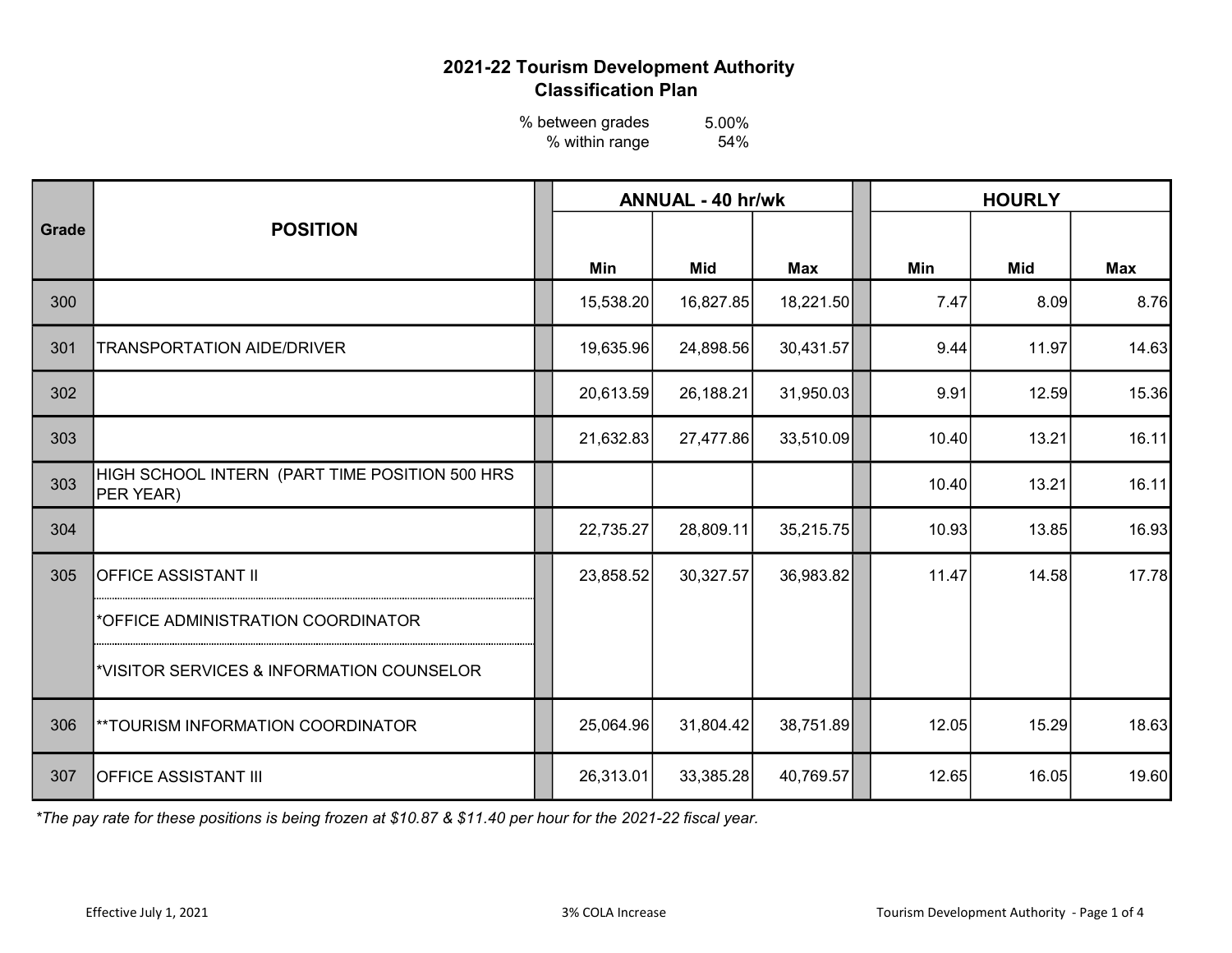5.00% 54% % between grades % within range

|       | <b>POSITION</b>                                         |           | <b>ANNUAL - 40 hr/wk</b> |           | <b>HOURLY</b> |       |       |  |
|-------|---------------------------------------------------------|-----------|--------------------------|-----------|---------------|-------|-------|--|
| Grade |                                                         | Min       | Mid                      | Max       | Min           | Mid   | Max   |  |
| 307   | COLLEGE INTERN (PART TIME POSITION 500 HRS PER<br>YEAR) |           |                          |           | 12.65         | 16.05 | 19.59 |  |
| 308   | <b>TOURISM SERVICES COORDINATOR</b>                     | 27,623.46 | 35,090.95                | 42,808.05 | 13.28         | 16.87 | 20.58 |  |
| 309   | <b>OFFICE ASSISTANT IV</b>                              | 28,996.32 | 36,817.42                | 44,908.93 | 13.94         | 17.70 | 21.59 |  |
| 310   |                                                         | 30,473.17 | 38,627.09                | 47,155.41 | 14.65         | 18.57 | 22.67 |  |
| 311   |                                                         | 31,970.83 | 40,603.16                | 49,505.90 | 15.37         | 19.52 | 23.80 |  |
| 312   | ADMINISTRATIVE ASSISTANT                                | 33,572.49 | 42,600.04                | 52,002.00 | 16.14         | 20.48 | 25.00 |  |
| 313   | TOURISM MARKETING COORDINATOR                           | 35,236.56 | 44,763.32                | 54,581.30 | 16.94         | 21.52 | 26.24 |  |
| 314   |                                                         | 37,004.62 | 46,968.21                | 57,347.81 | 17.79         | 22.58 | 27.57 |  |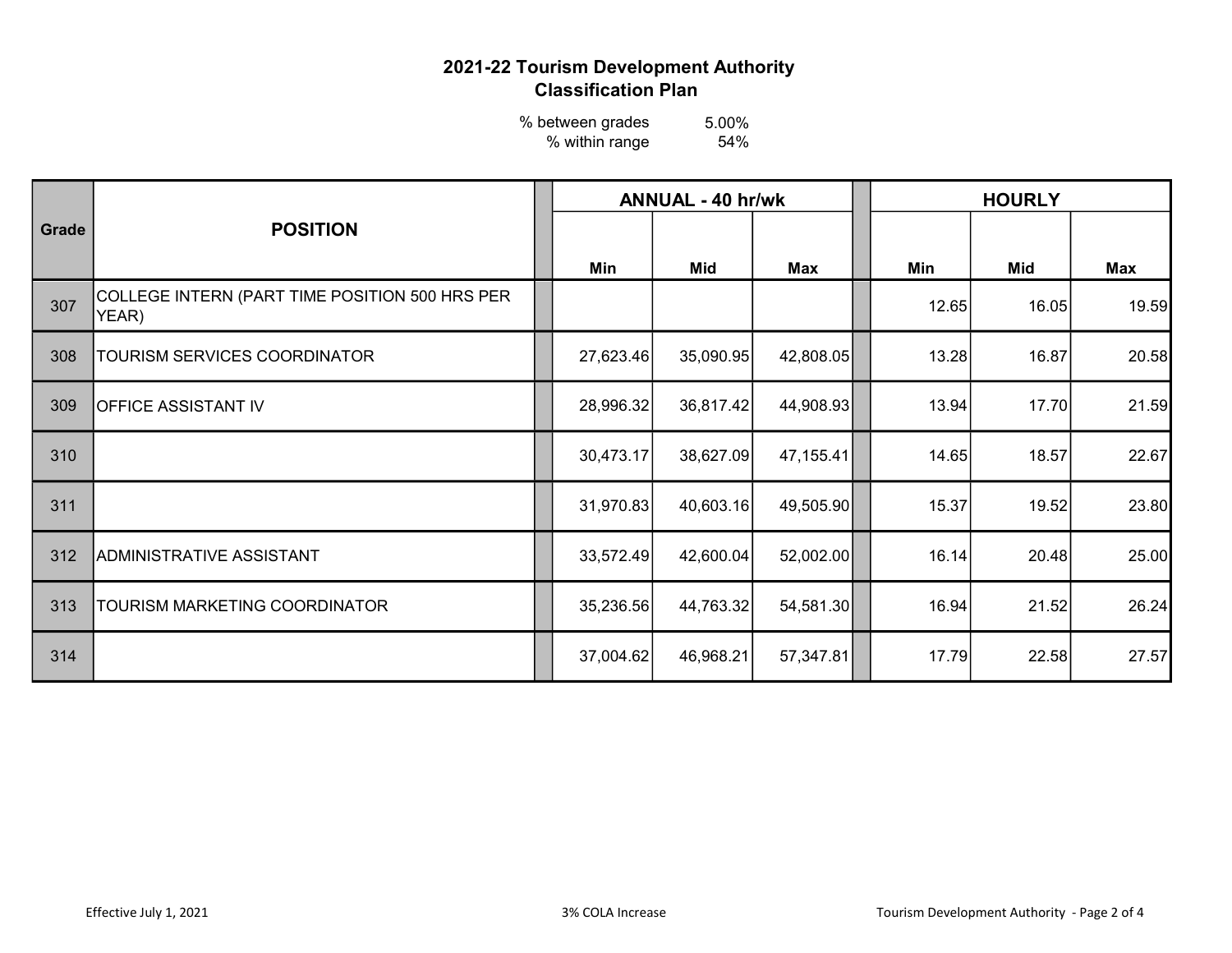5.00% 54% % between grades % within range

|       |                                                           |           | <b>ANNUAL - 40 hr/wk</b> |            | <b>HOURLY</b> |       |            |  |  |
|-------|-----------------------------------------------------------|-----------|--------------------------|------------|---------------|-------|------------|--|--|
| Grade | <b>POSITION</b>                                           |           |                          |            |               |       |            |  |  |
|       |                                                           | Min       | <b>Mid</b>               | <b>Max</b> | Min           | Mid   | <b>Max</b> |  |  |
| 315   |                                                           | 38,897.50 | 49,339.50                | 60,197.52  | 18.70         | 23.72 | 28.94      |  |  |
| 316   | <b>DIRECTOR OF TOURISM</b>                                | 40,790.37 | 51,710.79                | 63,192.83  | 19.61         | 24.86 | 30.38      |  |  |
|       | <b>DIRECTOR OF VISITOR SERVICES &amp; INFORMATION</b>     |           |                          |            |               |       |            |  |  |
| 317   |                                                           | 42,828.85 | 54,394.09                | 66,375.35  | 20.59         | 26.15 | 31.91      |  |  |
| 318   |                                                           | 44,971.33 | 57,098.20                | 69,703.48  | 21.62         | 27.45 | 33.51      |  |  |
| 319   |                                                           | 47,217.82 | 59,968.71                | 73,177.21  | 22.70         | 28.83 | 35.18      |  |  |
| 320   | DIRECTOR OF OFFICE ADMINISTRATION / CLERK TO THE<br>BOARD | 49,568.31 | 62,964.02                | 76,838.16  | 23.83         | 30.27 | 36.94      |  |  |
| 321   |                                                           | 52,064.40 | 45,345.74                | 80,644.70  | 25.03         | 21.80 | 38.77      |  |  |
| 322   |                                                           | 54,622.90 | 69,391.47                | 84,700.86  | 26.26         | 33.36 | 40.72      |  |  |
| 323   |                                                           | 57,410.21 | 72,906.80                | 88,715.41  | 27.60         | 35.05 | 42.65      |  |  |
| 324   |                                                           | 60,259.92 | 76,546.94                | 93,395.59  | 28.97         | 36.80 | 44.90      |  |  |